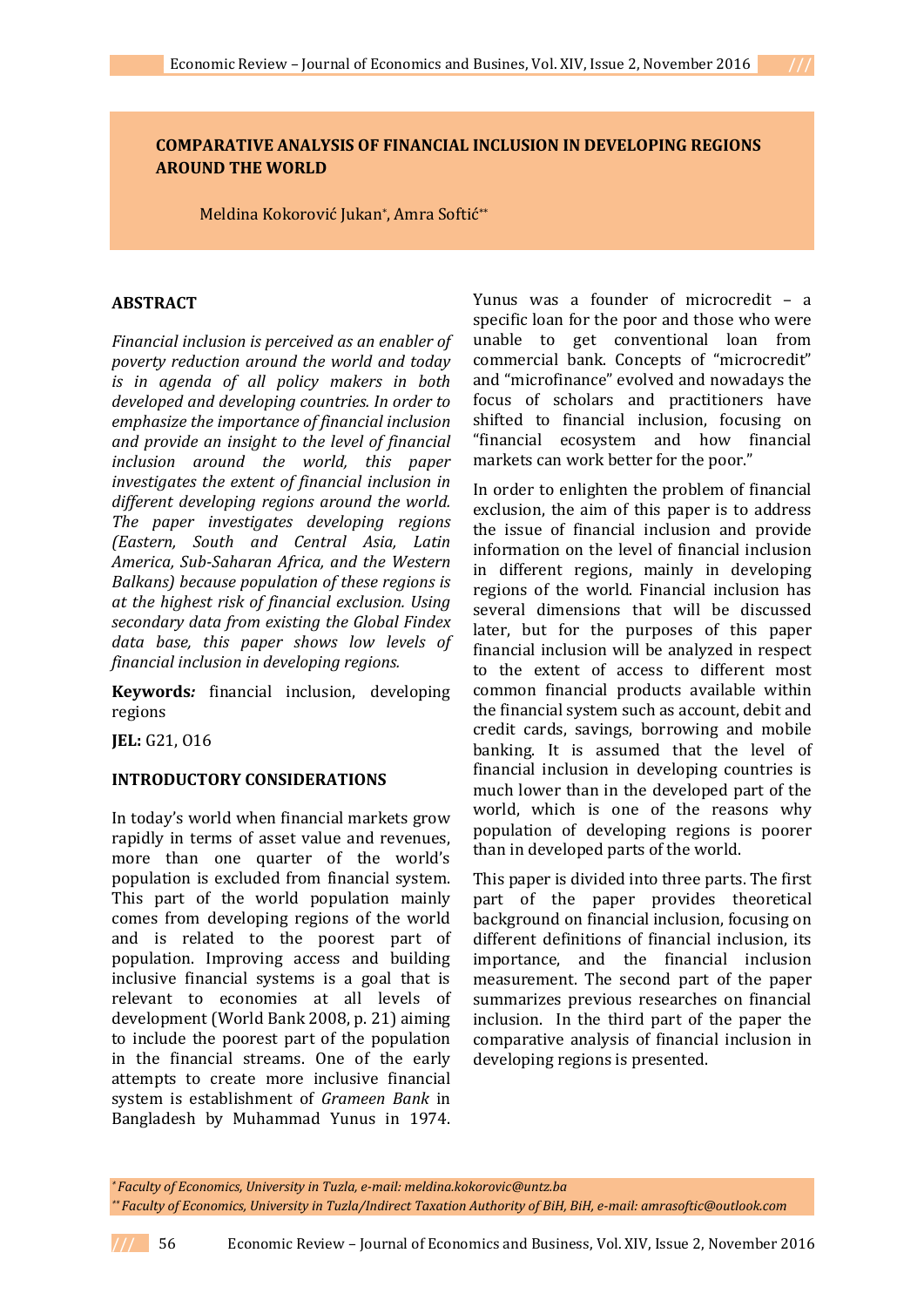# **1. THEORETICAL BACKGROUND – DEFINITION, IMPORTANCE AND MEASUREMENT OF INCLUSION**

According to the World Bank, financial inclusion means that individuals and businesses have access to useful and affordable financial products and services that meet their needs – transactions, payments, savings, credit and insurance – delivered in a responsible and sustainable way.<sup>1</sup> This definition shows that financial inclusion can be defined at the level of individuals and firms. In general, most of the researches investigate and measure financial inclusion at the level of individuals, although these researches can be applied at the firm level.

The Center for Financial Inclusion (CFI) furthermore defines full financial inclusion as a state in which everyone who can use them has access to a range of quality financial services at affordable prices, with convenience, dignity, and consumer protections, delivered by a range of providers in a stable, competitive market to financially capable clients. CFI's definition of financial inclusion includes the following elements:<sup>2</sup>

- 1. Access to a full suite of financial services (including credit, savings, insurance, and payments),
- 2. Provided with quality (convenient, affordable, suitable, provided with dignity and client protection),
- 3. To everyone who can use financial services (excluded and under-served people, special attention to rural, people with disabilities, women, and other often-excluded groups),
- 4. With financial capability (clients are informed and able to make good money management decisions), and
- 5. Through a diverse and competitive marketplace (a range of providers, robust financial infrastructure and clear regulatory framework).

The term financial inclusion needs to be interpreted in a relative dimension. Depending on the stage of development, the degree of financial inclusion differs among countries. For example, in a developed country non-payment of utility bills through banks may be considered as a case of financial exclusion. However, the same may not (and need not) be considered as financial exclusion in an underdeveloped nation as the financial system is not yet developed to provide sophisticated services. Hence, while making any cross country comparisons due care needs to be taken (Mehrotra et. al. 2009, p.14).

In order to be able to assess the level of financial inclusion at a regional or national level, some measurements need to be installed. The Alliance for Financial Inclusion (AFI) identifies the four key dimensions of financial inclusion that need to be measured (Alliance for Financial Inclusion 2010, p. 8):

- 1. Access This component is concerned primarily with the ability to use available financial services and products from formal institutions. Understanding levels of access may therefore require insight and analysis of potential barriers to opening and using a bank account for any purpose, such as cost and physical proximity of bank service points (branches, ATMs, etc.). A very basic proxy for access can be derived through counting the number of open accounts across financial institutions and estimating the proportion of the population with an account.
- 2. Quality As a measure of the relevance of the financial service or product to the lifestyle need of the consumers, quality encompasses the experience of the consumers, demonstrated in attitudes and opinions towards those products that are currently available to them. The measure of quality would therefore be used to gauge the nature and depth of the relationship between the financial service provider and the consumer as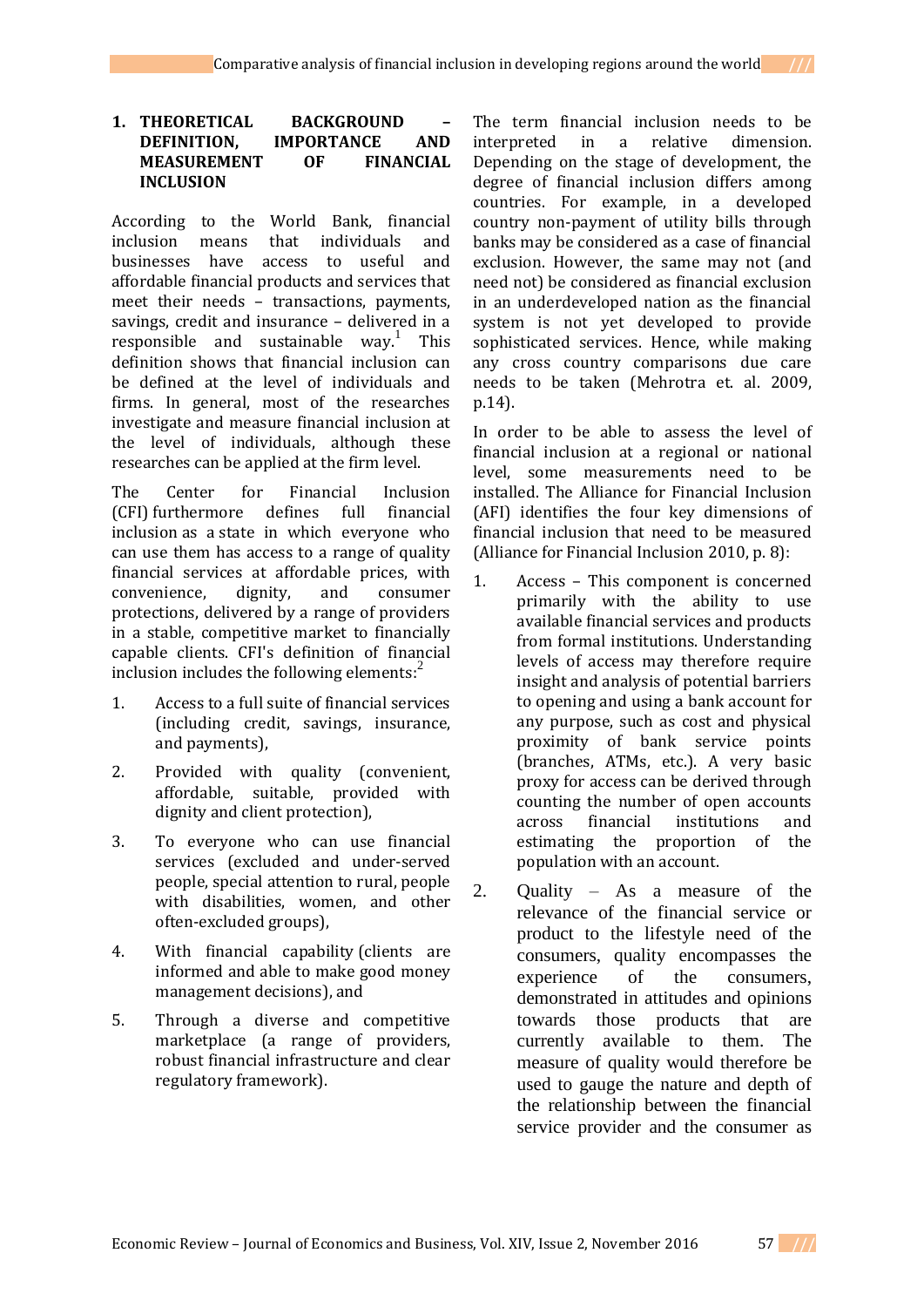well as the choices available and their levels of understanding of those choices and their implications.

- 3. Usage Concerned with more than basic adoption of banking services, usage focuses more on the permanence and depth of financial service/product use. In other words, determining usage requires more details about the regularity, frequency and duration of use over time. Usage also involves measuring what combination of financial products is used by any one person or household.
- 4. Welfare The most difficult outcome to measure is the impact that a financial device or service has had on the lives of consumers, including

changes in consumption, business activity, and wellness. Distinguishing the role of financial services on people's lives, without mistaking it for another concurrent factor, such as increased income, requires a certain research design, discussed in section 3.1. In order to acquire information on quality, usage, and welfare, it is critical to have information from the user's point of view, i.e. data gathered through a demand-side survey.

The following table provides overview of the most relevant databases which provide information on different financial inclusion dimensions are summarized.

|    | <b>Supply-side Research</b>                                                                                                                                                         | <b>Demand-side Research</b>                            |
|----|-------------------------------------------------------------------------------------------------------------------------------------------------------------------------------------|--------------------------------------------------------|
| 1. | Global indicators                                                                                                                                                                   | 1. Global indicators                                   |
|    | Financial Access 2009 and 2010-<br>$\blacksquare$<br><b>CGAP</b> (Consultative Group to<br>Assist the Poor) and World Bank<br>Financial Access Survey -<br>$\overline{\phantom{a}}$ | Global Findex – World<br>Bank<br>FinScope-South Africa |
|    | <b>International Monetary Fund</b>                                                                                                                                                  | National surveys<br>2.                                 |
| 2. | National surveys                                                                                                                                                                    | Defining and monitoring<br>specific financial          |
| 3. | Self-reported databases of non-<br>regulated providers.                                                                                                                             | inclusion indicators<br>Financial diaries              |
|    | <b>MIX</b><br><b>SAVIX - Savings Groups</b><br>$\overline{\phantom{a}}$                                                                                                             |                                                        |
|    | <b>Information Exchange</b><br>Microcredit Summit<br>$\overline{\phantom{a}}$                                                                                                       |                                                        |
|    | <b>World Council of Credit Unions</b><br>World Savings Banks Institute<br>-                                                                                                         |                                                        |

*Source: Adapted based on Lagerwood, 2013*

# **2. PREVIOUS RESEARCH**

Financial literacy is a rather new topic among scholars academics. Its importance increased in the last decade as a result of the global financial crisis. Most of academic research is mainly focused on measurements of financial inclusion, in other words, on creating integrative measures of financial literacy that can be both internationally comparable and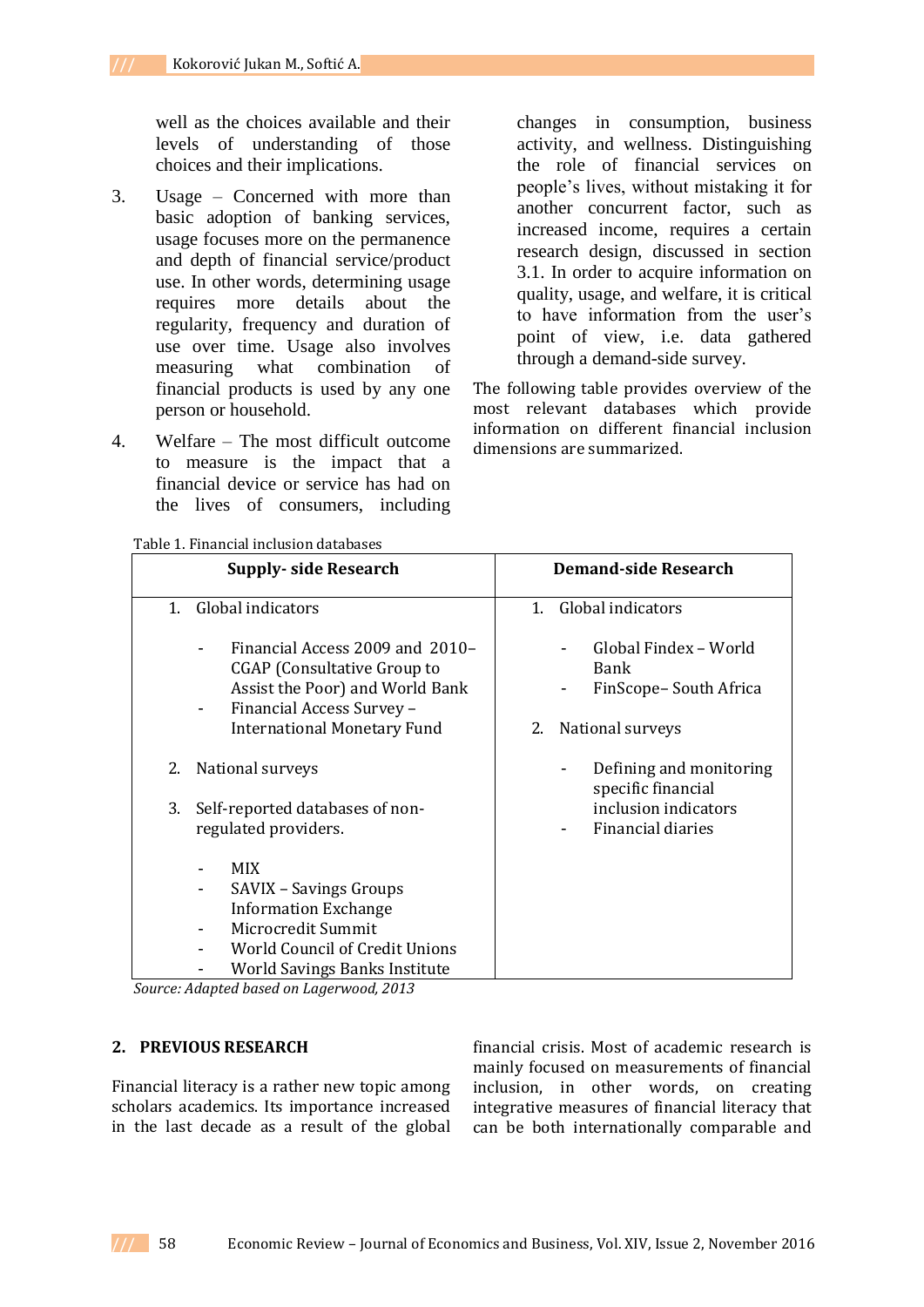that can capture the specifics of particular national economy that is the subject of the research.

Until recently, the measurement of financial inclusion around the world has focused on usage and access to the formal financial services by using supply-side aggregate data, meaning that data were collected directly from financial institutions. These are the so called density indicators, such as the number of bank branches or automatic teller machines (ATMs) per capita. Data of this type have been compiled by surveying financial service providers (e.g. Beck, Demirgüç-Kunt, and Martínez Pería 2007; Honohan 2008; Kendall, Mylenko, and Ponce 2010; Chakravarty and Pal 2010; Sarma and Mandira (2012); Amidžić et. al. 2014, etc.). Demand-side (provider side) information on financial inclusion is now collected as part of the IMF's Financial Access Survey, which has annual data for 187 jurisdictions from 2001 up to date. $\frac{3}{2}$ 

While these indicators have made it possible to obtain basic provider-side information on the use of financial services, relatively little has been known until recently about the global reach of the financial sector, that is, the extent of financial inclusion and the degree to which the poor, women, and other population segments are excluded from formal financial systems (World Bank 2014, p. 39).

World Banks' Global Findex database released in 2011 helped to overcome the problem of better understanding the underlying reasons of financial exclusion among different population groups. According to Demirguc-Kunt and Klapper (2012), "The Global Findex fills a major gap in the financial inclusion data landscape and is the first public database on demand-side indicators that consistently measures individuals' usage of financial products across countries and over time. Covering a range of topics, the Global Findex can be used to track global financial inclusion policies and facilitate a deeper and more nuanced understanding of how adults around the world save, borrow, and make payments."

Most of recent research on financial inclusion levels around the world relies on the data

from Global Findex database. Most of the research provides analysis of several usage and barriers related indicators on countries and regional levels. (Demirguc-Kunt and Klapper, 2013, Demirguc-Kunt et al., 2015). Some of the research addresses gender, age, and income inequalities in financial inclusion (e.g. Aterido, Beck, and Iacovone 2011; Demirguc-Kunt, Klapper and Singer 2013), but on the regional level. Still there is no more detailed research on individual level.

#### **3. EMPIRICAL EVIDENCES ON FINANCIAL INCULUSION IN DEVELOPING REGIONS**

# **3.1. Research method and data**

As stated in the introduction of the paper, the aim of this research is to examine differences in the levels of financial inclusion in developing regions. In that respect, the following regions have been selected for comparison: Eastern Asia, South Asia, Central Asia, Latin America, Sub-Saharan Africa, and the Western Balkans. Furthermore, for the purposes of data comparison with the developed world, the level of financial inclusion for high income countries is also presented.

For the purposes of comparing levels of financial inclusion in developing regions around the world, the Global Findex database was used. As earlier explained, the Global Findex indicators measure the use of financial services, which is distinct from access to financial services. Access most often refers to the supply of services, whereas use is determined by demand as well as supply factors (World Bank 2008). This database tracks the following sub-indicators of financial inclusion: use of bank accounts, savings, borrowing, payments, and insurance.<sup>4</sup>

Being the most important indicators of financial inclusion levels, the following are being compared:

• Formal account – holding an account (savings or checking) at a financial institution

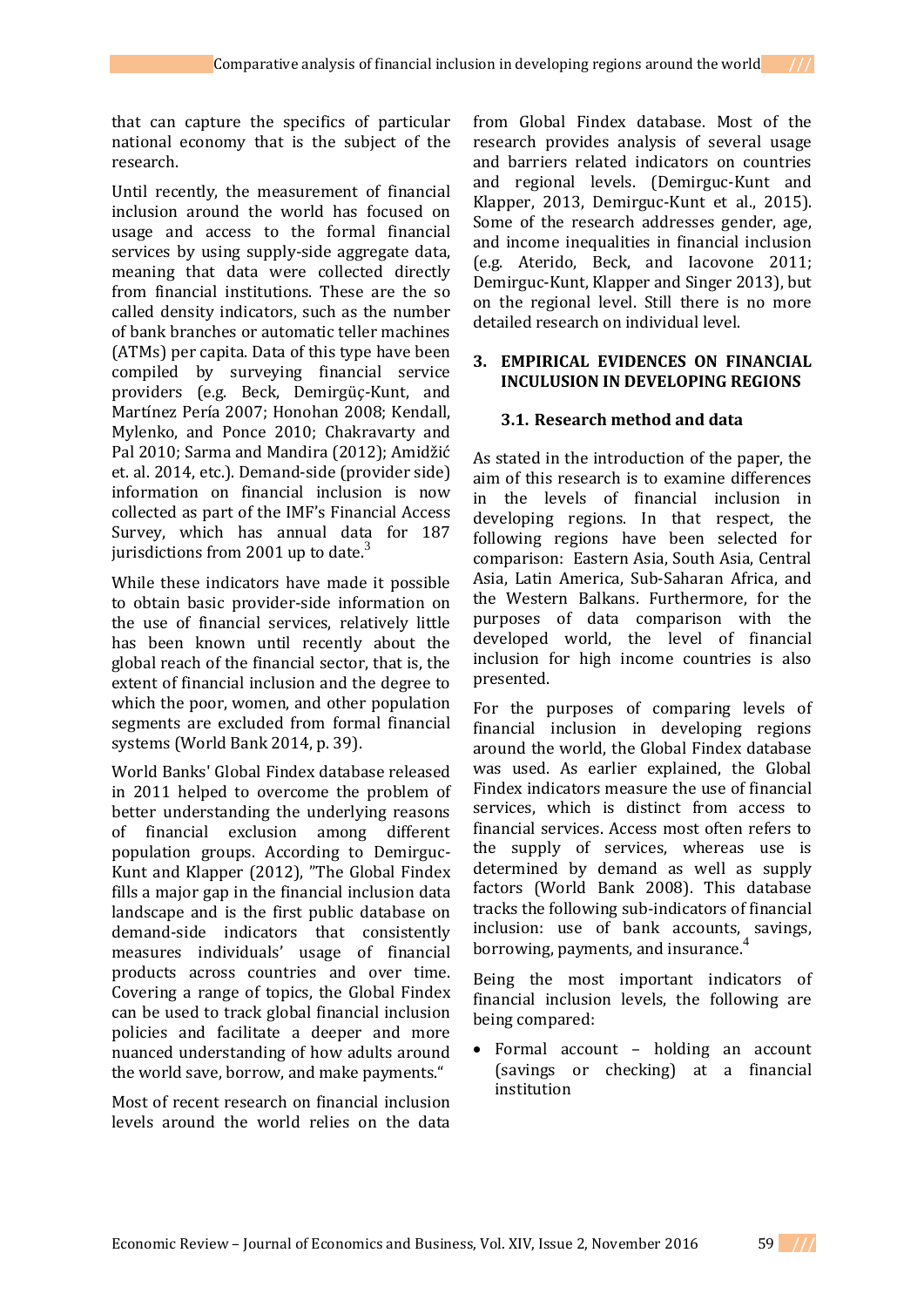- Formal savings savings at financial institution
- Formal borrowing loan at financial institution
- Debit Card holding a debit card
- Mobile account usage.

All indicators are related to the percentage of population above 15 years of age. Data presented in this paper are related to 2014.

#### **3.2. Research results**

Table 2 summarizes financial inclusion indicators for the chosen developing regions. As it can be observed, the level of financial inclusion measured by presented indicators shows that the level of usage of financial services is much lower in developing regions than in high income countries. Also, differences in the level of usage of different financial services vary among developing regions.

| Region                                                                                                | Eastern<br>Asia | South<br>Asia | Central<br>Asia | Latin<br>America | Sub-<br>Saharan<br>Africa | The<br>Western<br>Balkans <sup>*</sup> | High<br>income<br>countries |  |
|-------------------------------------------------------------------------------------------------------|-----------------|---------------|-----------------|------------------|---------------------------|----------------------------------------|-----------------------------|--|
| Formal<br>account                                                                                     | 69.00%          | 46.40%        | 51.40%          | 51.40%           | 34.20%                    | 65.80%                                 | 94.00%                      |  |
| Formal savings                                                                                        | 36.50%          | 12.80%        | 8.40%           | 13.50%           | 15.90%                    | 11.31%                                 | 51.60%                      |  |
| Formal<br>borrowing                                                                                   | 11.00%          | 6.40%         | 12.40%          | 11.30%           | 6.30%                     | 14.04%                                 | 18.40%                      |  |
| Debit cards                                                                                           | 42.90%          | 18.00%        | 36.90%          | 40.40%           | 17.90%                    | 45.06%                                 | 79.70%                      |  |
| Mobile account<br>usage                                                                               | 0.40%           | 2.60%         | 0.30%           | 1.70%            | 11.50%                    | N/A                                    | N/A                         |  |
| $*$ Data for the Western Balkans calculated as an average of particular indicator for the Western $*$ |                 |               |                 |                  |                           |                                        |                             |  |

Table 2. Financial inclusion indicators by region

Data for the Western Balkans calculated as an average of particular indicator for the Western Balkan countries (Bosnia and Herzegovina, Serbia, Croatia, Montenegro, FYR Macedonia, Albania, Kosovo, and Greece)

*Source: Global Findex database and authors' calculations* 

The level of usage of formal account at financial institution is the highest in Eastern Asia or precisely 69 percent of the population and the Western Balkans is only 3 percent behind. In Central Asia and Latin America 51

percent of the population holds a formal account at financial institution, while this level is below 50 percent in South Asia and Sub Saharan Africa (graph 1).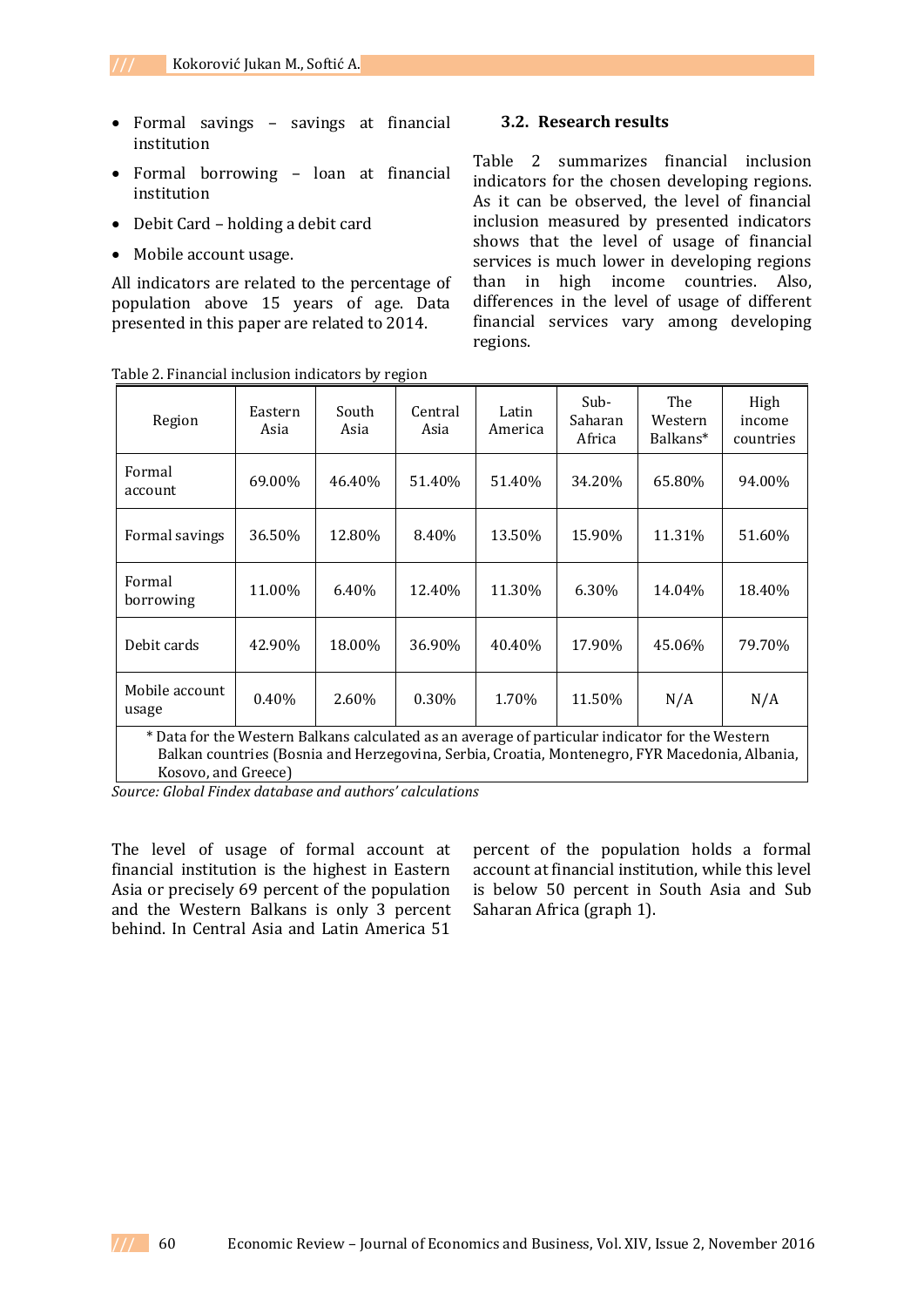

Graph 1. Percentage of population holding a formal account at financial institution *Source: Global Findex database*

Eastern Asia has 37 percent of the population owning a formal savings at financial institution, which is at least two times higher compared to other developing regions and

even more than four times higher than the region with the lowest level of using a formal savings at financial institution, Central Asia (graph 2).



Graph 2. Percentage of population having a formal savings at financial institution *Source: Global Findex database*

Levels of formal borrowing at financial institution in developing regions are not much lower compared to high income countries. The Western Balkans has the highest percentage of the population borrowing at financial

institution, 14 percent, which is only 4 percent lower than high income countries. The lowest level of formal borrowing is in South Asia and Sub Saharan Africa, 6 percent (graph 3).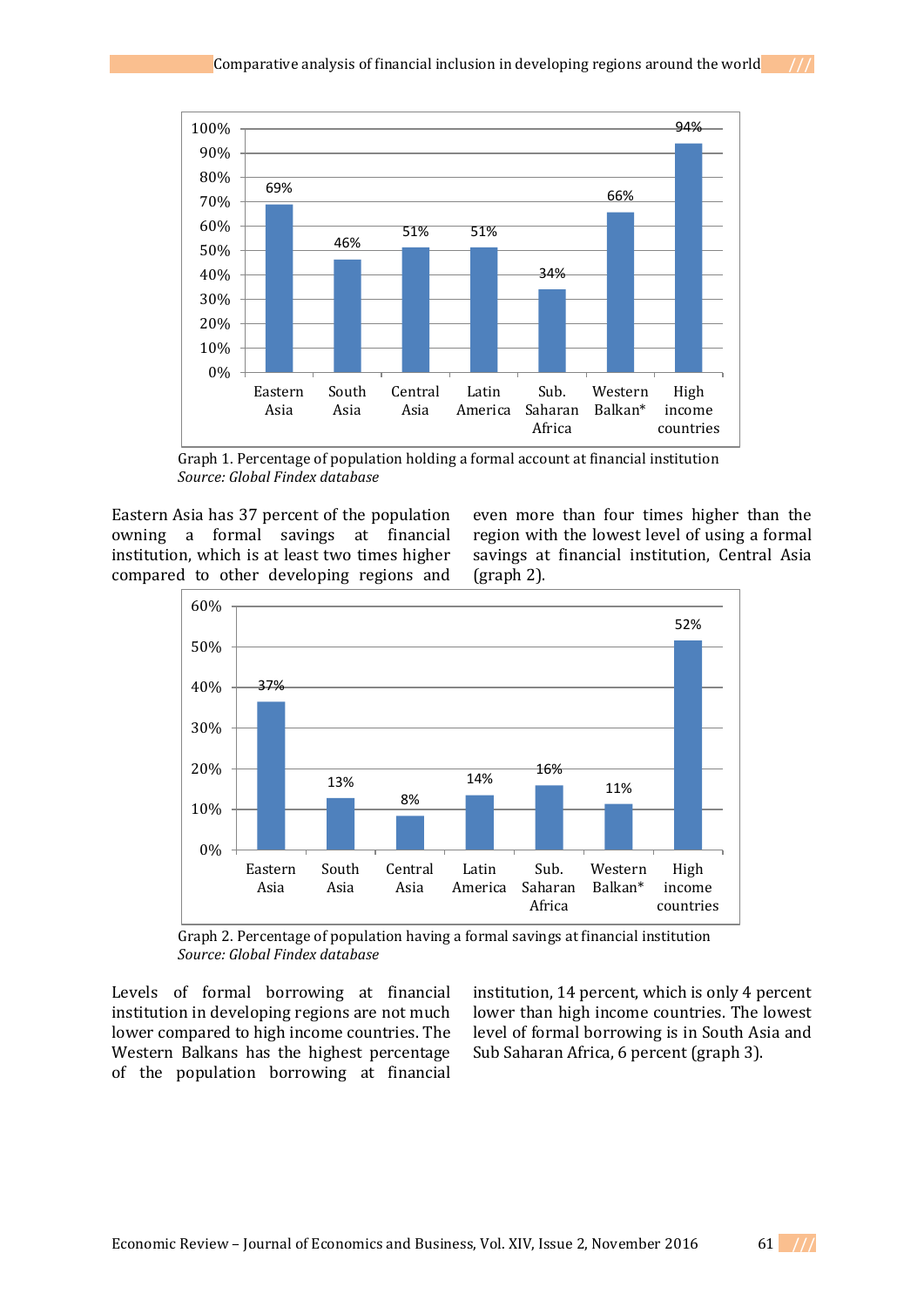

Graph 3. Percentage of population borrowing at financial institution *Source: Global Findex database*

From graph 4 we can see the levels of usage of debit card in developing regions and high income countries. While 80 percent of the population in high income countries uses debit card, this level in developing regions is

significantly lower and varies a lot: 40 to 45 percent in Latin America, Eastern Asia and the Western Balkans, 37 percent in Central Asia, to the lowest 18 percent in South Asia and Sub Saharan Africa.



Graph 4. Percentage of population holding a debit card *Source: Global Findex database*

The fifth indicator of financial inclusion is the usage of mobile account. The data on the population using mobile account were not available for high income countries and the Western Balkan region, so we analyzed the remaining five developing regions (graph 5). Using mobile money is most often in Sub

Saharan Africa. In South Asia and Latin America only 3 and 2 percent of population uses mobile account, while in other two regions - Eastern Asia and Central Asia mobile money is used by a very low percentage of the population, below 1 percent.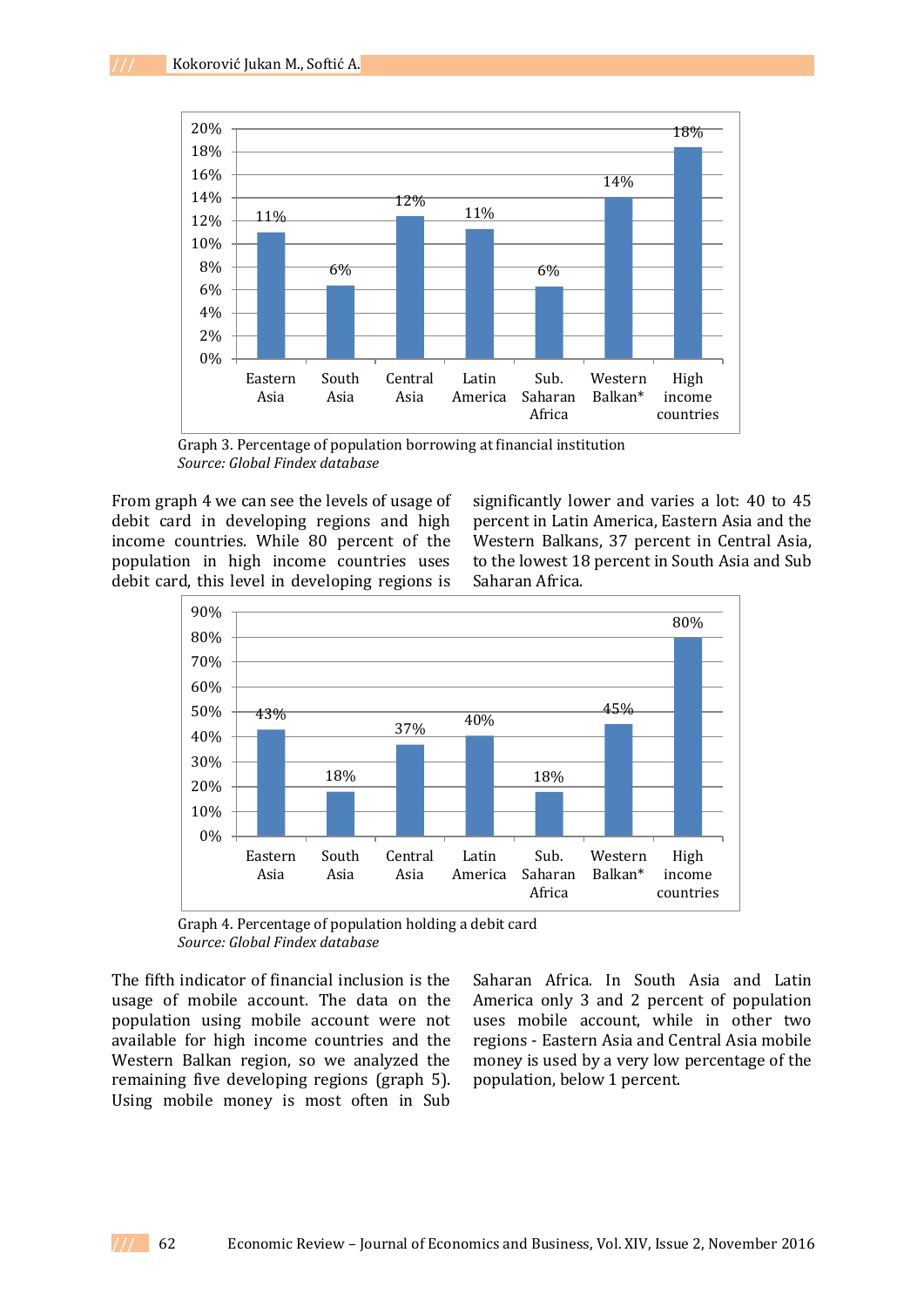

Graph 5. Percentage of population using mobile account *Source: Global Findex database*

It is not surprising that Sub-Saharan Africa is the region with the highest usage of mobile accounts. Bank offices as well as ATMs in Africa are often far away from the place where user lives, while a huge area is covered with wireless internet connection and that is why it is easier to use mobile phone as a platform for financial transactions.

# **CONCLUSIONS AND RECOMMENDATIONS**

Due to its impact on economic growth and poverty reduction, financial inclusion is one of the global issues that are currently in the focus of decision-makers, social policy makers and researchers around the world. How much and in what way do people use financial services is no longer a topic only for economic researchers, because the increase of financial inclusion has become a global agenda that aims to reduce poverty and inequality, and accelerate economic growth. The benefits of financial inclusion are not only important for individuals but also for the overall economy.

Based on the research, it is clear that the level of financial inclusion measured by the presented indicators in developing regions is much lower than in high income countries and that there is a need to improve financial inclusion in these regions. Improvement of financial inclusion requires national and

regional strategies, whose success requires government support as well as involvement of the private sector that will be interested only if the strategy corresponds to the market. New products should be adapted to the poor population, and the financial authorities of the region should participate in developing and implementing strategies to maintain the stability of the financial system and protect consumers from abuse and overindebtedness. Legislation concerning new financial services and products should be created and the existing regulation should be adapted and fully applied.

It is necessary to provide access to financial institutions and services to every individual. Although the breakthrough of smart phones and falling prices of Internet data led to the strengthening of digital forms of payment, but still only a small part of the population use this form of access to finance. Some effort needs to be done to make these forms of financial services available to their users. Also, there is a need for promotion of most common financial services: bank accounts, savings, and debit card usage. Credits should be adapted to the needs of potential users, with affordable interest rates. Banks and other financial institutions should be stimulated to create simple financial products for poor clients with little education.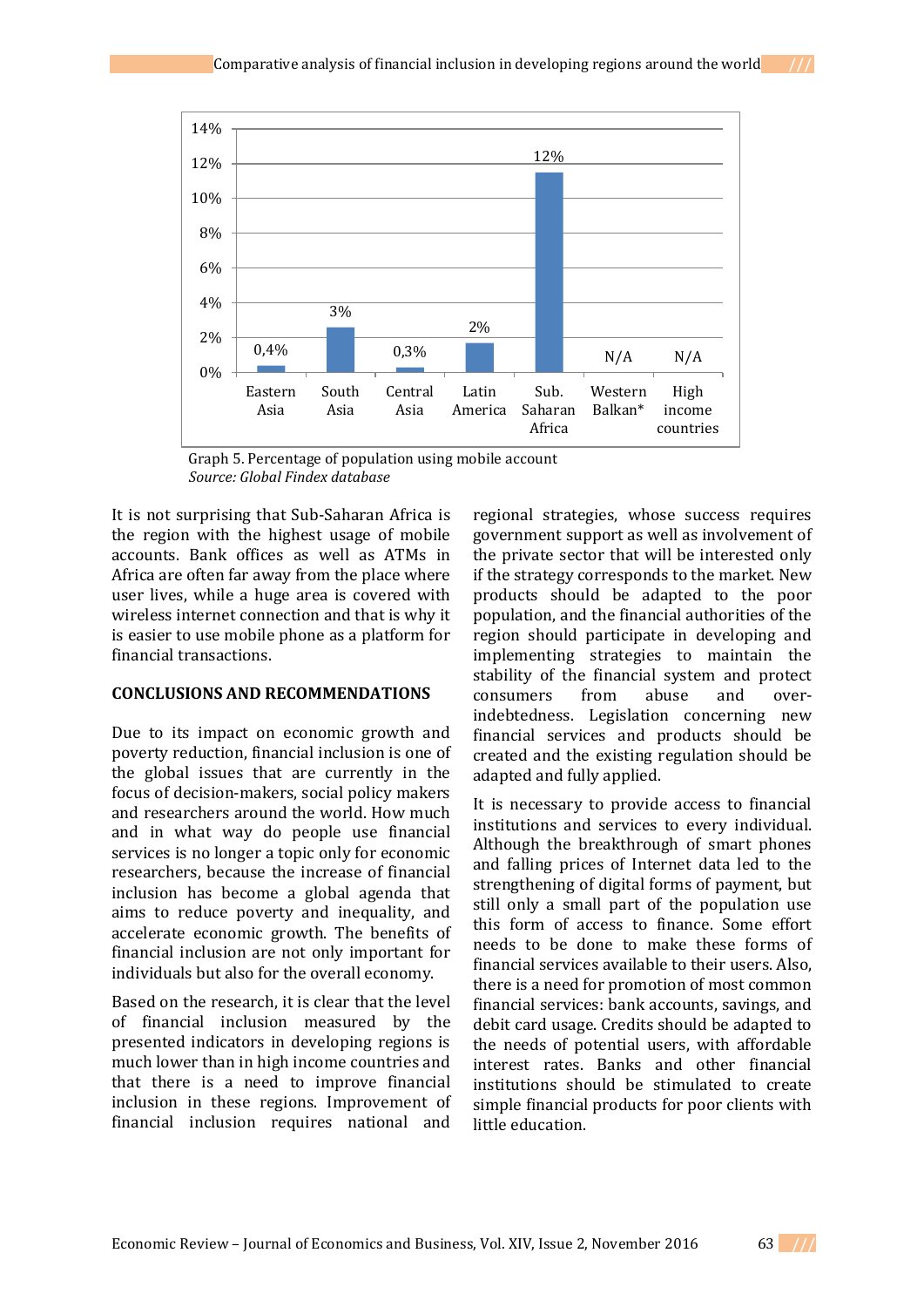Demand-side of financial services must be promoted even more, because it is not enough only to broaden the access to finance; real usage of the services must exist. Some of the ways to do that are improvement of financial literacy through formal and informal financial education programs. People should be taught and stimulated to use digital platforms for financial transactions.

Crucial for the provision of financial services, including poor customers, is understanding their needs and the development of financial products and services adapted to their circumstances. This concept is a key part of providing financial resources to the poor.

#### **REFERENCES**

Alliance for Financial Inclusion. (2010*). Financial Inclusion Measurement for Regulators: Survey Design and Implementation*. Policy paper, Data Working Group, AFI, Bangkok.[Online]. Available from[: http://www.afi-](http://www.afi-global.org/sites/default/files/afi_policypaper_datameasurement_en.pdf)

[global.org/sites/default/files/afi\\_policypaper\\_data](http://www.afi-global.org/sites/default/files/afi_policypaper_datameasurement_en.pdf) [measurement\\_en.pdf](http://www.afi-global.org/sites/default/files/afi_policypaper_datameasurement_en.pdf), [Accessed: 20 December 2016]

Alliance for Financial Inclusion. (2011). *Measuring Financial Inclusion: Core Set of Financial Inclusion Indicators.* Data Working Group, AFI, Bangkok. [Online]. Available

from[: http://www.afi-](http://www.afi-global.org/sites/default/files/publications/fidwg-core-set-measuring-fi.pdf)

[global.org/sites/default/files/publications/fidwg](http://www.afi-global.org/sites/default/files/publications/fidwg-core-set-measuring-fi.pdf)[core-set-measuring-fi.pdf,](http://www.afi-global.org/sites/default/files/publications/fidwg-core-set-measuring-fi.pdf) [Accessed: 20 December 2016]

Amidzic, G., Massara, A. &Mialou, A. (2014).*Assessing Countries' Financial*

*Inclusion - A New Composite Index*. IMF Working Paper, WP=14=36., [Online]. Available

from[:https://www.imf.org/external/pubs/ft/wp/](https://www.imf.org/external/pubs/ft/wp/2014/wp1436.pdf) [2014/wp1436.pdf\[](https://www.imf.org/external/pubs/ft/wp/2014/wp1436.pdf)Accessed: 12 Januar 2017]

Beck, T., Demirguc-Kunt, A. &Peria. M.S.M. (2007). Reaching Out: Access to and Use of Banking Services across Countries. *Journal of Financial Economics* 85 (1), pp. 234–66.

Chakravarty, S. & Pal, P. (2010).*Measuring Financial Inclusion: An Axiomatic*

*Approach*.Indira Gandhi Institute of Development Research, Working Paper no. WP

2010=003. [Online]. Available from: [http://www.igidr.ac.in/pdf/publication/WP-2010-](http://www.igidr.ac.in/pdf/publication/WP-2010-003.pdf) [003.pdf,](http://www.igidr.ac.in/pdf/publication/WP-2010-003.pdf) [Accessed: 12 January 2017]

Demirguc-Kunt, A., &Klapper, L.( 2012).*Measuring Financial Inclusion: The Global*

*Findex*.Policy Research Working Paper 6025, World Bank, Washington, D.C.

Demirg-Kunt, A. &Klapper, L. (2013).*Measuring Financial inclusion: Explaining*

*Variation in Use of Financial Services across Countries and within Countries*. Brookings

papers on Economic Activity, Spring

Demirguc-Kunt, A., Klapper, L. & Singer, D. (2013). *Financial inclusion and legal discrimination against women: evidence from developing countries*. Policy Research working paper ; no. WPS 6416. Washington, DC: World Bank. Available from: [http://dx.doi.org/10.1596/1813-9450-6416,](http://dx.doi.org/10.1596/1813-9450-6416)  [Accessed: 12 January 2017]

Demirguc-Kunt, A., Klapper, L., Singer, D. & Van Oudheusden, P. (2015). *The Global Findex Database 2014: Measuring Financial Inclusion around the World*. Policy Research Working Paper 7255, World Bank, Washington, DC.

Honohan, P.( 2008). Cross-Country Variation in Household Access to Financial Services, *Journal of Banking & Finance*, Elsevier, vol. 32(11), pp. 2493- 2500

Kendall, J., Mylenko, N. & Ponce., A. (2010).*Measuring Financial Access around the World*.Policy Research Working Paper 5253, World Bank, Washington, DC.

Ledgerwood, J. (2013). Measuring Financial Inclusion and Assessing Impact, in Ledgerwood, J., Earne, J., & Nelson, C. (eds) (2013) *The New Microfinance Handbook: A Financial Market System Perspective*, Washington D.C.: World Bank, pp. 113- 146.

Mehrotra N., Puhazhendhi V., Nair G. &Sahoo, B.B. (2009).*Financial Inclusion - An Overview*.Department of Economic Analysis and Research, National Bank for Agriculture and Rural

Development (NABARD), Occasional Paper 48, Mumbai, [Online]. Available

from:https://www.nabard.org/pdf/OccasionalPap ersonFinancialInclusion\_080509.pdf , [Accessed: 12 January 2017]

Sarma, Mandira, (2012). *Index of Financial Inclusion A measure of financial sector inclusiveness*,